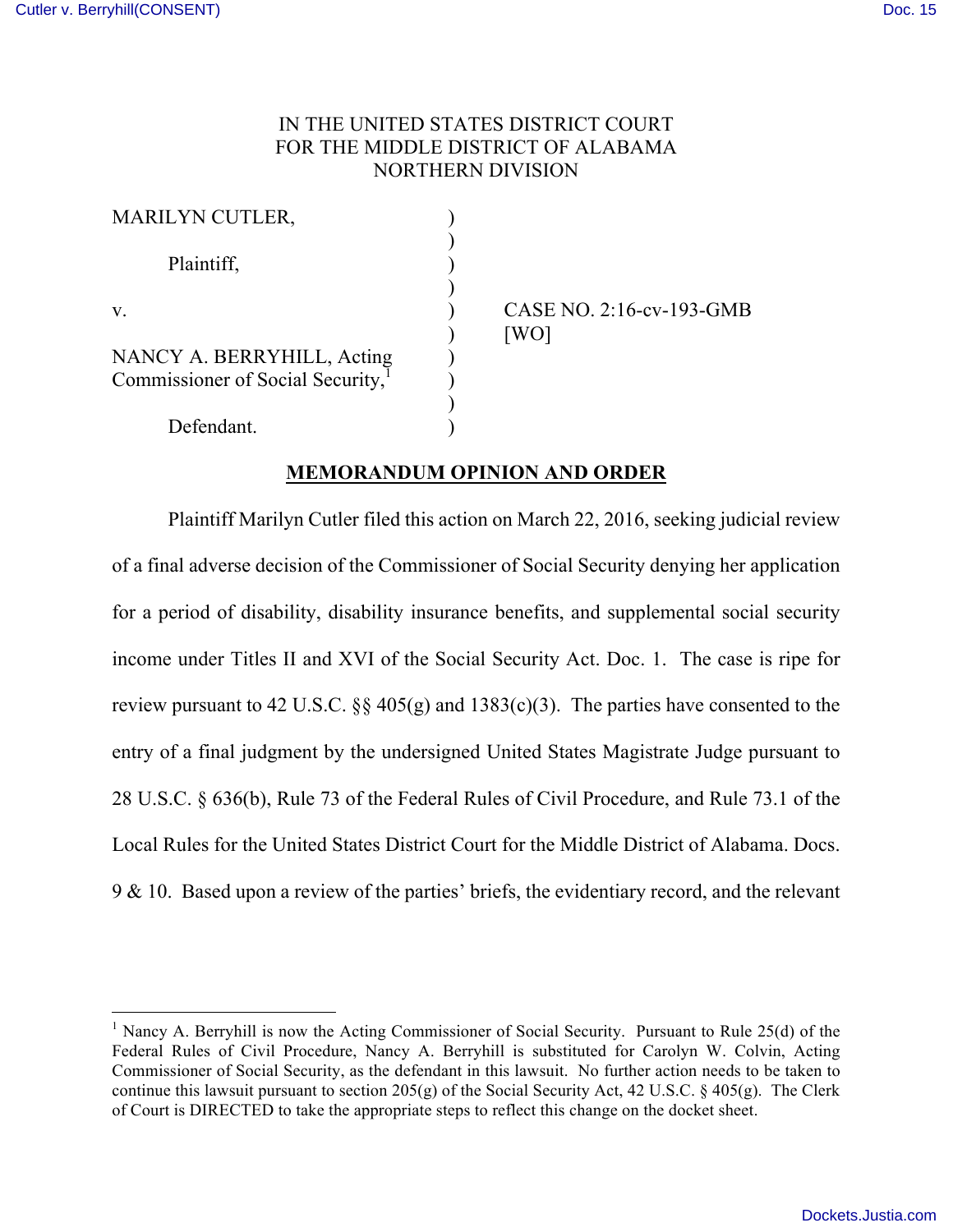authority, the court finds that the Commissioner's decision is due to be AFFIRMED, as set forth below.

#### **I. STANDARD OF REVIEW**

The court reviews a social security case to determine whether the Commissioner's decision "is supported by substantial evidence and based upon proper legal standards." *Lewis v. Callahan*, 125 F.3d 1436, 1439 (11th Cir. 1997). The court "may not decide the facts anew, reweigh the evidence, or substitute its judgment for that of the Commissioner," but rather it "must defer to the Commissioner's decision if it is supported by substantial evidence." *Miles v. Chater*, 84 F.3d 1397, 1400 (11th Cir. 1997) (internal quotation marks omitted). Indeed, the court must affirm the Commissioner's decision "if it is supported by substantial evidence and the correct legal standards were applied." *Kelly v. Apfel*, 185 F.3d 1211, 1213 (11th Cir. 1999) (citing *Graham v. Apfel*, 129 F.3d 1420, 1422 (11th Cir. 1997)).

"Substantial evidence is more than a scintilla—i.e., the evidence must do more than merely create a suspicion of the existence of a fact, and must include such relevant evidence as a reasonable person would accept as adequate to support the conclusion." *Jones ex rel. T.J.J. v. Astrue*, 2011 WL 1706465, at \*1 (M.D. Ala. May 5, 2011) (citing *Lewis*, 125 F.3d at 1440). The court must scrutinize the entire record to determine the reasonableness of the decision reached. *Hale v. Bowen*, 831 F.2d 1007, 1010 (11th Cir. 1987). "If the Commissioner's decision is supported by substantial evidence, the district court will affirm, even if the court would have reached a contrary result as a finder of fact, and even if the court finds that the evidence preponderates against the Commissioner's decision." *Jones*,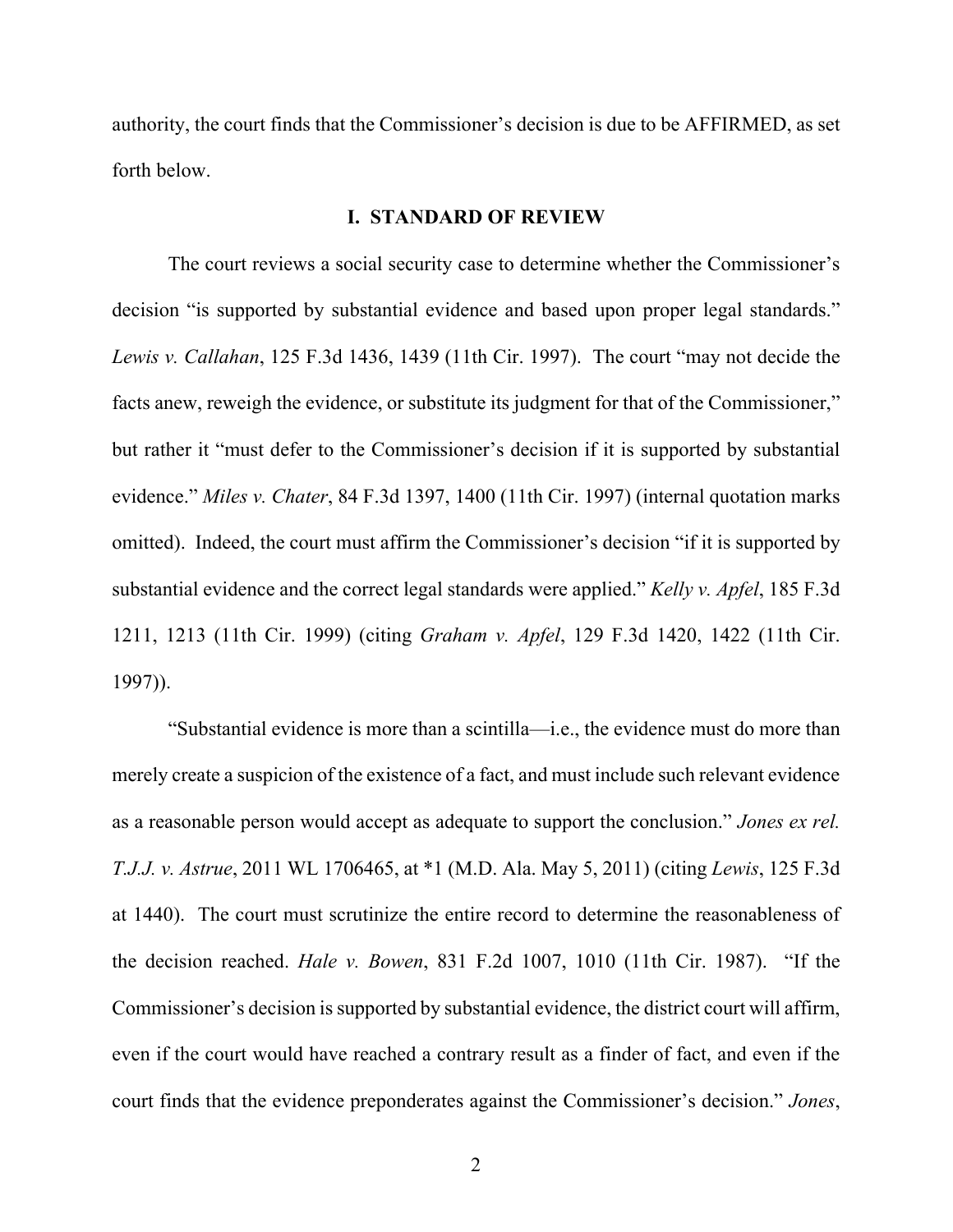2011 WL 1706465, at \*2 (citing *Edwards v. Sullivan*, 937 F.2d 580, 584 n.3 (11th Cir. 1991)). The court will reverse the Commissioner's decision on plenary review if the decision applies incorrect law or fails to provide the court with sufficient reasoning to determine that the Commissioner properly applied the law. *Cornelius v. Sullivan*, 936 F.2d 1143, 1145-46 (11th Cir. 1991); *Jones*, 2011 WL 1706465, at \*2 (citing *Keeton v. Dep't of Health & Human Servs.*, 21 F.3d 1064, 1066 (11th Cir. 1994)). There is no presumption that the Commissioner's conclusions of law are valid. *Id.*

#### **II. STATUTORY AND REGULATORY FRAMEWORK**

To qualify for disability benefits, a claimant must show the "inability to engage in any substantial gainful activity by reason of any medically determinable physical or mental impairment which can be expected to result in death or which has lasted or can be expected to last for a continuous period of not less than 12 months."  $42 \text{ U.S.C. }$  §  $423(d)(1)(A)$ ;  $42$ U.S.C. § 416(i). A physical or mental impairment is "an impairment that results from anatomical, physiological, or psychological abnormalities which are demonstrated by medically acceptable clinical and laboratory diagnostic techniques." 42 U.S.C. § 423(d)(3). Cutler bears the burden of proving that she is disabled, and she is responsible for producing evidence to support her claim. *See Ellison v. Barnhart*, 355 F.3d 1272, 1276 (11th Cir. 2003).

Determination of disability under the Social Security Act requires a five-step analysis. 20 C.F.R. § 404.1520(a). Specifically, the Commissioner must determine in sequence: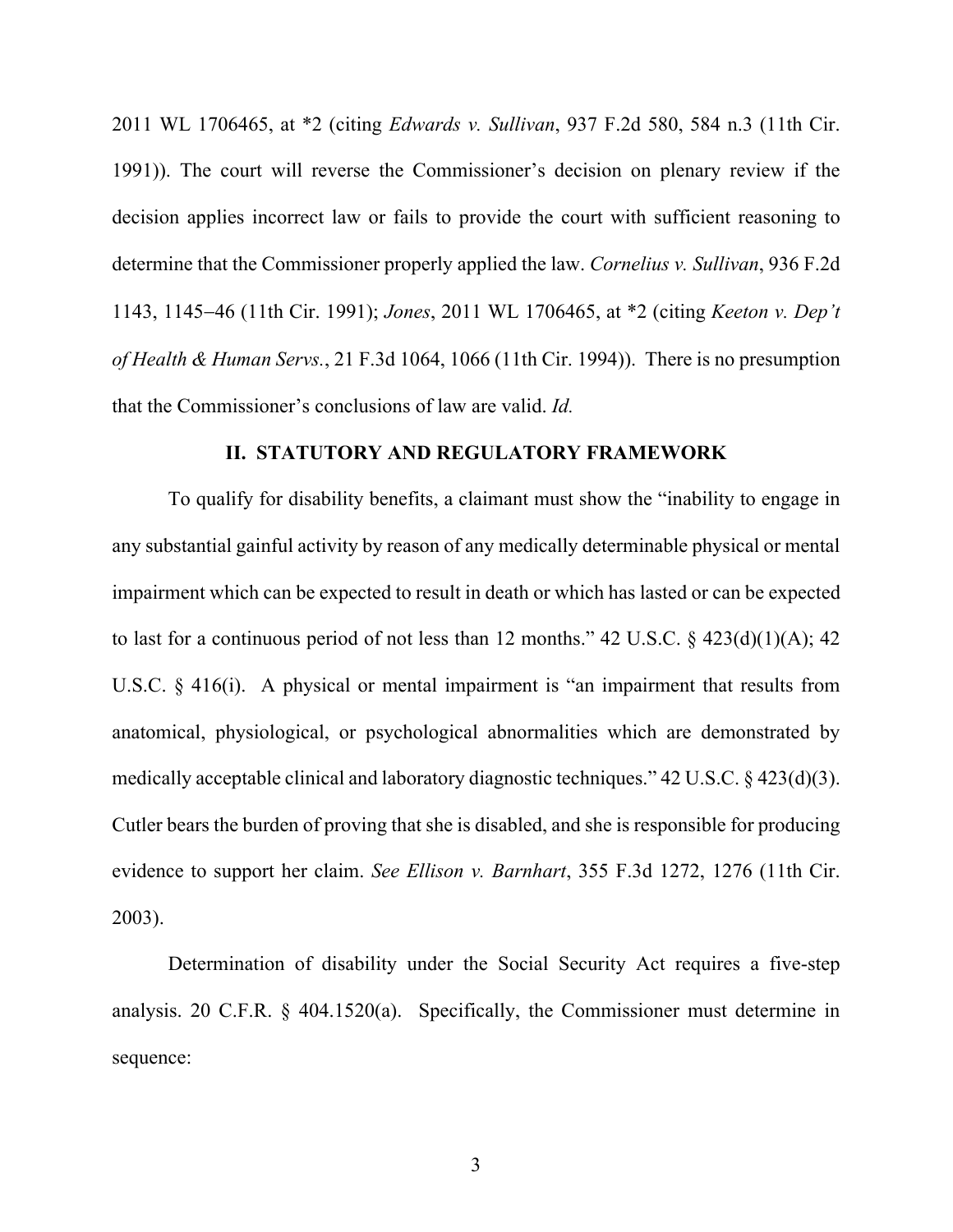- (1) Is the claimant presently unemployed?
- (2) Is the claimant's impairment severe?
- (3) Does the claimant's impairment meet or equal one of the specific impairments set forth in 20 C.F.R. Pt. 404, Subpt. P, App. 1?
- (4) Is the claimant unable to perform his or her former occupation?
- (5) Is the claimant unable to perform any other work within the economy?

*McDaniel v. Bowen*, 800 F.2d 1026, 1030 (11th Cir. 1986). "An affirmative answer to any of the above questions leads either to the next question, or, on steps three and five, to a finding of disability. A negative answer to any question, other than step three, leads to a determination of 'not disabled.'" *Id.* at 1030 (quoting 20 C.F.R. § 416.920(a)−(f)). "Once the finding is made that a claimant cannot return to prior work the burden of proof shifts to the Secretary to show other work the claimant can do." *Foote v. Chater*, 67 F.3d 1553, 1559 (11th Cir. 1995) (citing *Gibson v. Heckler*, 762 F.2d 1516 (11th Cir. 1985)).

#### **III. DISCUSSION**

### **A. Facts**

Cutler applied for disability benefits on May 31, 2014, alleging a disability onset date of February 25, 2014. Doc. 14-2. Cutler alleges disability due to a brain contusion, slow speaking, memory loss, cervical stenosis, post-traumatic stress disorder, a knee contusion, and pain in her neck, back, and knee. Docs. 14-2, 14-3 & 14-4. Cutler's claims were denied at the initial administrative level. Docs. 14-2, 14-3 & 14-4.

Cutler requested a hearing before an Administrative Law Judge ("ALJ"), and she received two of them. Docs. 14-2 & 14-4. The first hearing was held on March 2, 2015. Doc. 14-2. During that hearing, the ALJ explained that, despite Cutler's claims that she cannot work, there was presently no medical evidence before him to establish disability.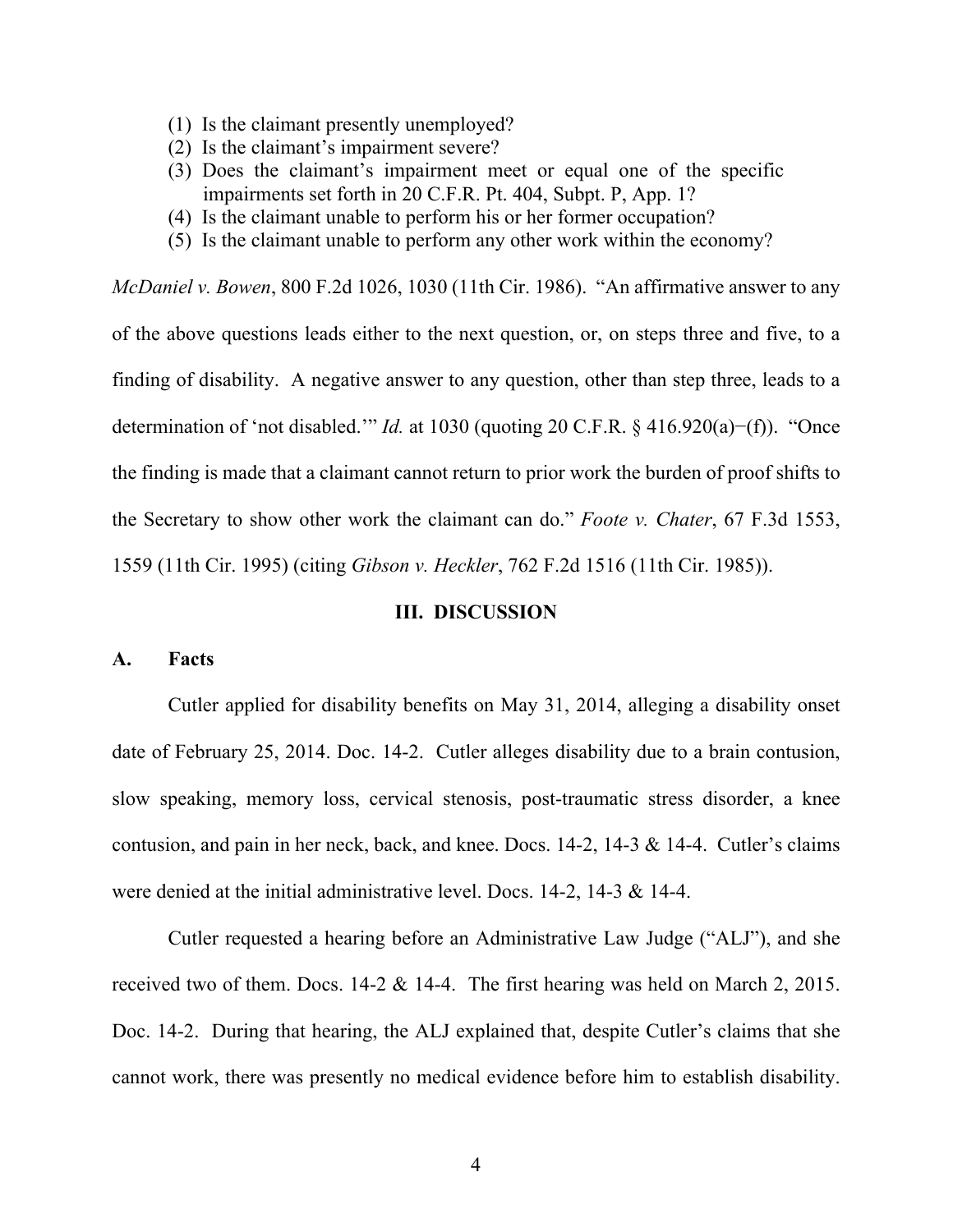Doc. 14-2. Cutler's non-attorney representative "concur[red]" with this assessment.<sup>2</sup> Doc. 14-2. However, rather than deny Cutler's claims at that point, the ALJ ordered Cutler to undergo a neurological consultative examination with NCV and  $EMG<sup>3</sup>$  testing, and he agreed to make his final decision after reviewing the results of those tests. Doc. 14-2.

Dr. Larry Wayne Epperson performed this exam. Docs. 14-2 & 14-8. After receiving the results, the ALJ held a second hearing on June 1, 2015, and he subsequently denied Cutler's claims in a written decision dated September 23, 2015. Doc. 14-2. In his decision, the ALJ found that Cutler had the severe impairments of obesity, hypertension, cervicalgia, history of lumbago, mild foraminal stenosis of the cervical spine, history of small bone contusion of the left knee, and history of laceration of the head, but that none of those impairments or combination of those impairments meets or medically equals the severity of one of the listed impairments in 20 C.F.R. Part 404, Subpart P, Appendix 1 (20 C.F.R. §§ 404.1520(d), 404.1525, 404.1526, 416.920(d), 416.925 & 416.926). Doc. 14-2. The ALJ determined that Cutler had the residual functional capacity ("RFC") to perform the full range of medium work as defined in 20 C.F.R.  $\S$ § 404.1567(c) and 416.967(c).<sup>4</sup>

 $2$  During the March 2, 2015 hearing, the ALJ asked Cutler's representative, "What do I have that tells me, specifically, that this young lady is unable to work from a documentary standpoint?" Doc. 14-2 at 48. In response, Cutler's representative stated, "Short of the positive MRI report showing the stenosis of her spine, judge, there's not much medical evidence in there to support." Doc. 14-2 at 48. Later in the hearing, the ALJ stated, "What I have in the file right now does not tell me that this young lady is disabled," to which Cutler's representative responded, "I concur, judge." Doc. 14-2 at 52.

<sup>&</sup>lt;sup>3</sup> NCV stands for nerve conduction velocity and EMG stands for electromyography.

<sup>&</sup>lt;sup>4</sup> "Medium work involves lifting no more than 50 pounds at a time with frequent lifting or carrying of objects weighing up to 25 pounds. If someone can do medium work, we determine that he or she can also do sedentary and light work." 20 C.F.R. § 404.1567(c).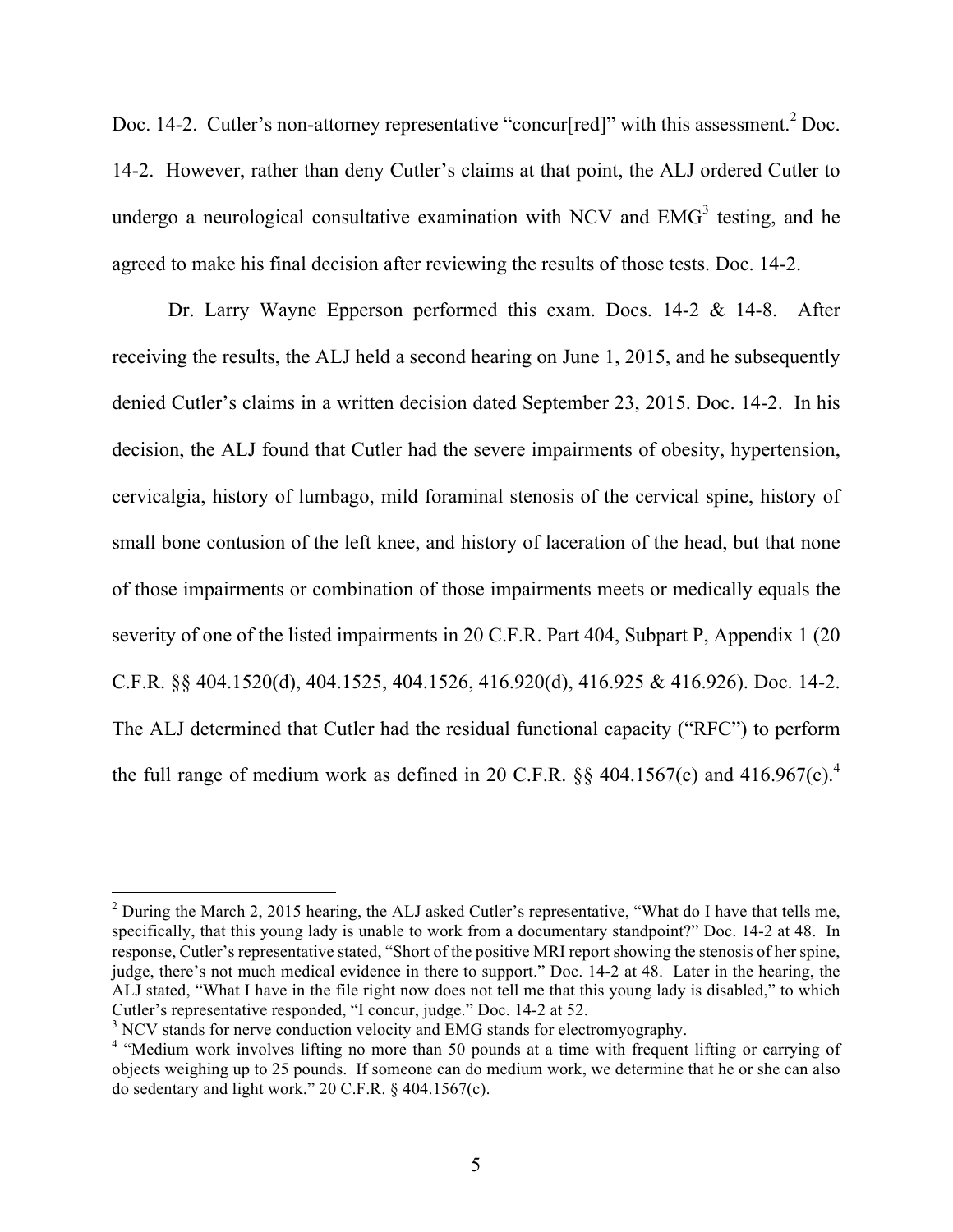Ultimately, based on these findings, the ALJ concluded that Cutler was not disabled within the meaning of the Social Security Act and denied her claims. Doc. 14-2.

Cutler requested a review of the ALJ's decision by the Appeals Council. That request was denied on January 28, 2016, making the ALJ's decision the final decision of the Commissioner as of September 23, 2015. Doc. 14-2. Cutler was 36 years old at the time of the ALJ's decision.

### **B. Issues Presented**

Cutler presents two issues for the court's review: (1) whether the ALJ properly addressed the medical opinion of Dr. Epperson, and (2) whether the ALJ properly considered the side effects of Cutler's medications on her ability to work. <sup>5</sup> Doc. 12. For the reasons that follow, the court finds that neither issue merits reversal, and the ALJ's decision is due to be affirmed.

#### **C. Analysis**

### **1. The ALJ properly addressed the medical opinion of Dr. Epperson.**

Cutler was involved in a motor vehicle accident on February 25, 2014. She was treated at Shelby Baptist Medical Center emergency room and diagnosed with a traumatic hematoma of the forehead, abrasions in multiple places, right wrist pain, and pain in her lower left leg. Doc. 14-8 at 429. Her radiology results were unremarkable. Her brain CT showed only an extracranial hematoma on the left forehead/scalp with no acute findings;

 <sup>5</sup> These are the issues as presented by Cutler in her brief. *See* Doc. 13 at 4. Any issue she has not raised is deemed to be waived. *See Dial v. Berryhill*, 2017 WL 459859, at \*3 (M.D. Ala. Feb. 2, 2017) (citing *Simpson v. Comm'r of Soc. Sec.*, 423 F. App'x 882, 885 (11th Cir. 2011) (concluding in a social security case that issues not raised before the district court are waived)).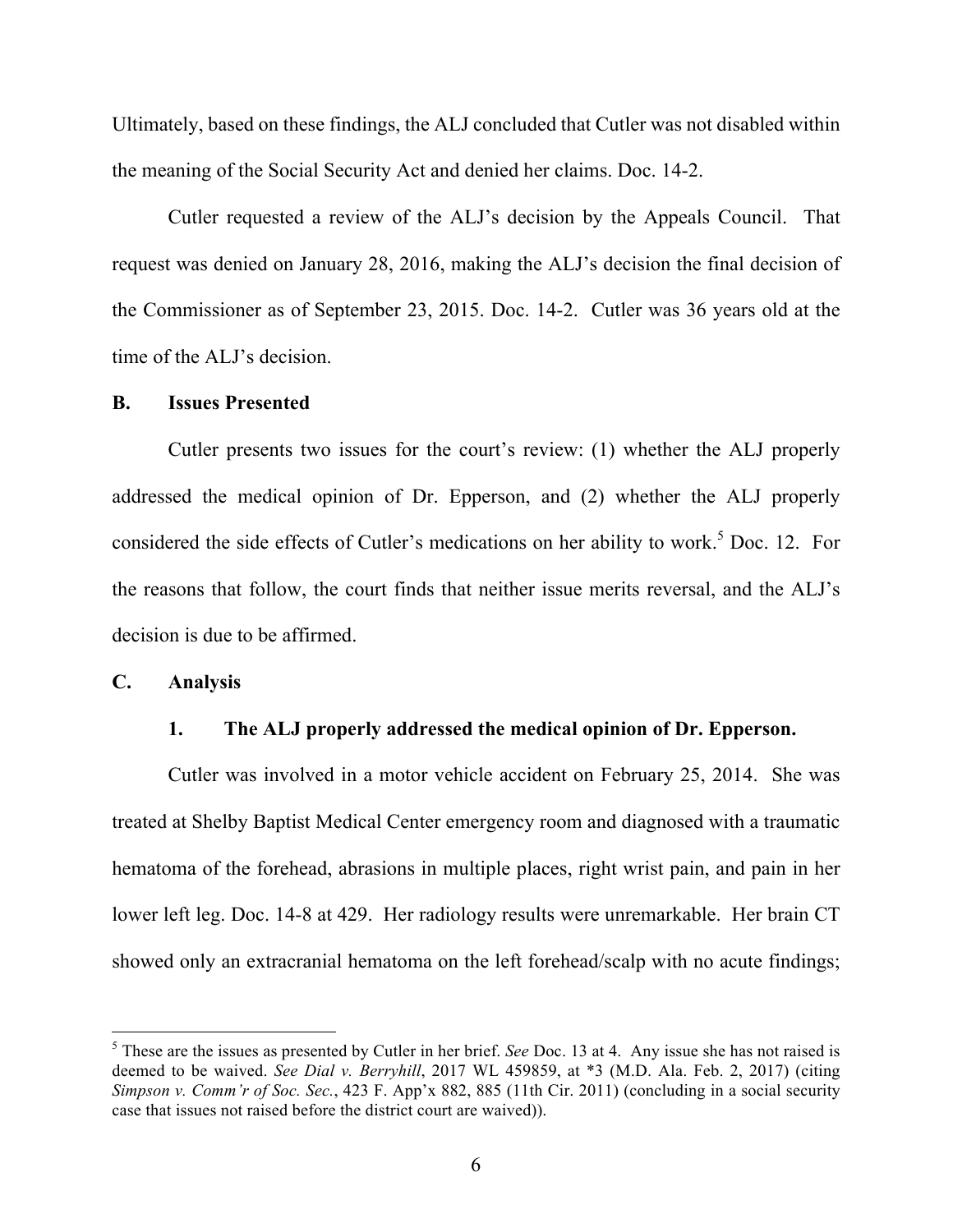her cervical spine CT showed no acute findings; and her left tibia and fibula and right wrist x-rays showed no acute findings. Doc. 14-8 at 430-32. Cutler was prescribed muscle relaxers and pain medications and discharged the same day with instructions to follow up with her primary care physician. Doc. 14-8 at 444.

Following her discharge, Cutler was treated on multiple occasions for pain in her neck, back, fingers, and knee. Docs. 14-7, 14-8 & 14-9. On February 27, 2014, Cutler was treated by her primary care physician for cervicalgia, pain in her joints, lumbago, and pain in her shoulder, lower leg, and around her eye. Doc. 14-7 at 314–16. Again, her radiology results were largely unremarkable.<sup>6</sup> Doc. 14-7 at 330–31.

From March 4 to May 12, 2014, Cutler was treated by Dr. Gilberto Sanchez for complaints of neck, back, eye, and knee pain. Doc. 14-7 at 345–58. Dr. Sanchez ordered Cutler to complete twelve weeks of physical therapy and prescribed her pain medications. Doc. 14-7 at 345–46. He also ordered several diagnostic tests, including a CT scan of Cutler's head and an MRI of her lumbar and cervical spine, left knee, left hand, and brain. Doc. 14-7 at 345–58. The CT scan of her head showed only left frontal scalp swelling with no acute findings; her cervical spine MRI showed only mild C3-5 bony foraminal stenosis with no other acute injury; and her knee MRI showed a small bone contusion lateral tibial plateau but no fracture. Doc. 14-7 at 353, 355 & 357. The other MRIs were unremarkable. Doc. 14-7 at 354, 356 & 358. Cutler's last appointment with Dr. Sanchez was on May 12, 2014, during which he noted that she had completed three months of physical therapy and

 $6$  Cutler's L/S spine x-ray was normal with no acute findings. Doc. 14-7 at 330. Her cervical spine x-ray was abnormal but only to the extent it showed decreased normal curvature. Doc. 14-7 at 331.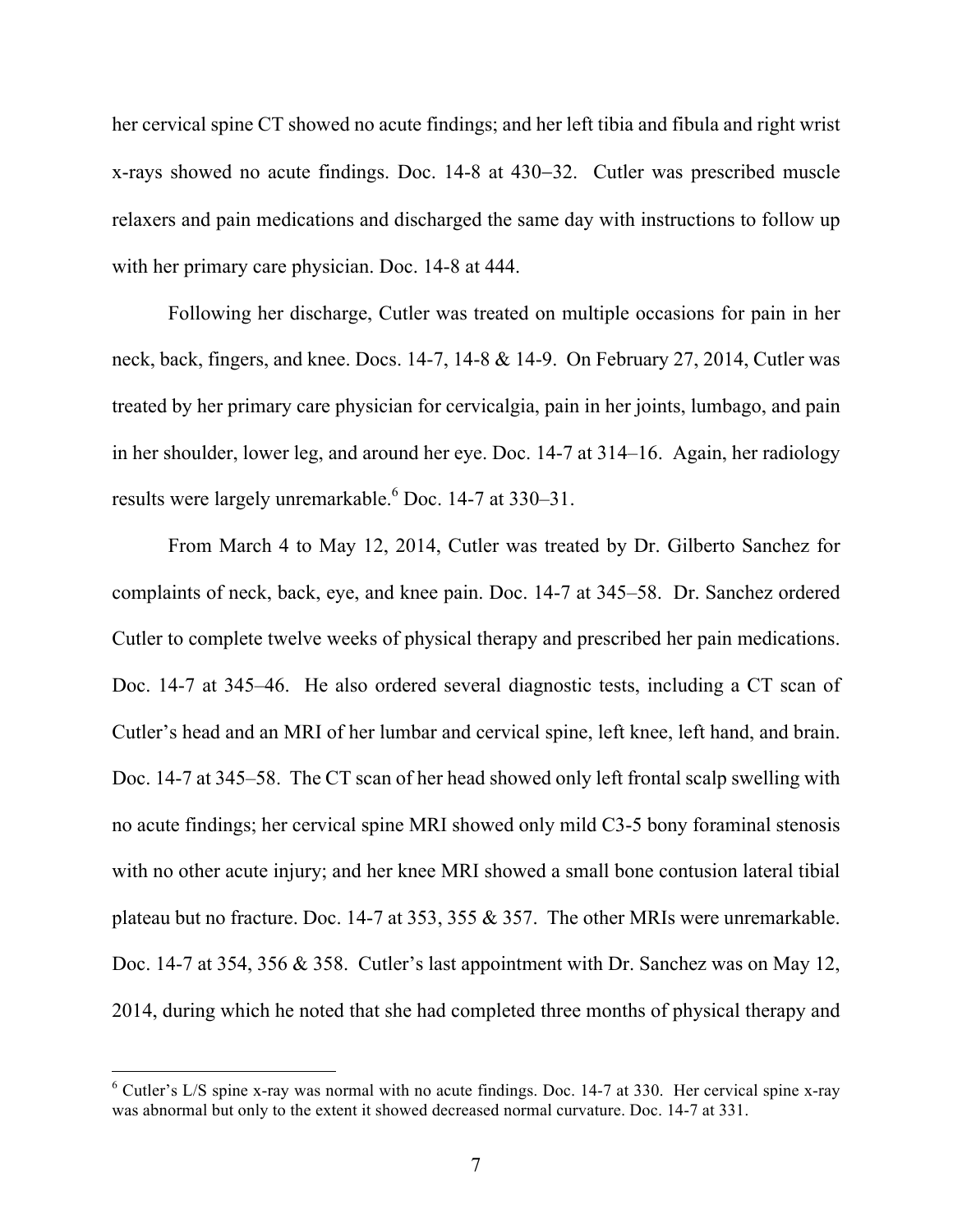while she still complained of neck pain, "her overall symptoms regarding MVA, have subsided." Doc. 14-7 at 352. Dr. Sanchez discharged Cutler from his care with instructions to follow up with her primary care physician. Doc. 14-7 at 352.

Cutler was employed as a dietary aide of the time of her accident. Doc. 14-2. The record reflects that Dr. Sanchez gave Cutler work excuses on two occasions. The first excuse covered one week of work. Doc. 14-7 at 346. The record reflects that a second excuse was written but does not specify the length of time it covered. Doc. 14-7 at 347. Despite the record reflecting only that Cutler was excused from work for at least one week, she admittedly never attempted to return to work after exhausting 12 weeks of medical leave because she "felt like [she] wasn't able to go any further with it." Doc. 14-2.

Cutler's physical therapy ended on June 19, 2014, after which she did not receive any medical care for her alleged disabling conditions until March 9, 2015, when she presented to Prattville Baptist Hospital emergency room after she slipped and fell at a casino. Docs. 14-7 at 242–43 & 14-9 at 560-74. Cutler was alert and oriented at the emergency room, and her x-rays from that event were unremarkable. Doc. 14-9 at 560–74. This fall occurred only a few days after Cutler's March 2, 2015 hearing before the ALJ during which she claimed to have such severe "nerve problems" that she can do essentially "nothing" with her right side and that her neck will "freeze up" on her. Doc. 14-2 at 49. On March 22, 2015, Cutler returned to Prattville Baptist Hospital emergency room for a cervical stenosis flare up with pain in her neck, lower back, and numbness down her right side. Doc. 14-9 at 535. Cutler did not report fatigue at this visit and was described as alert. Doc. 14-9 at 535–37. She was discharged the same day and prescribed medication. Doc.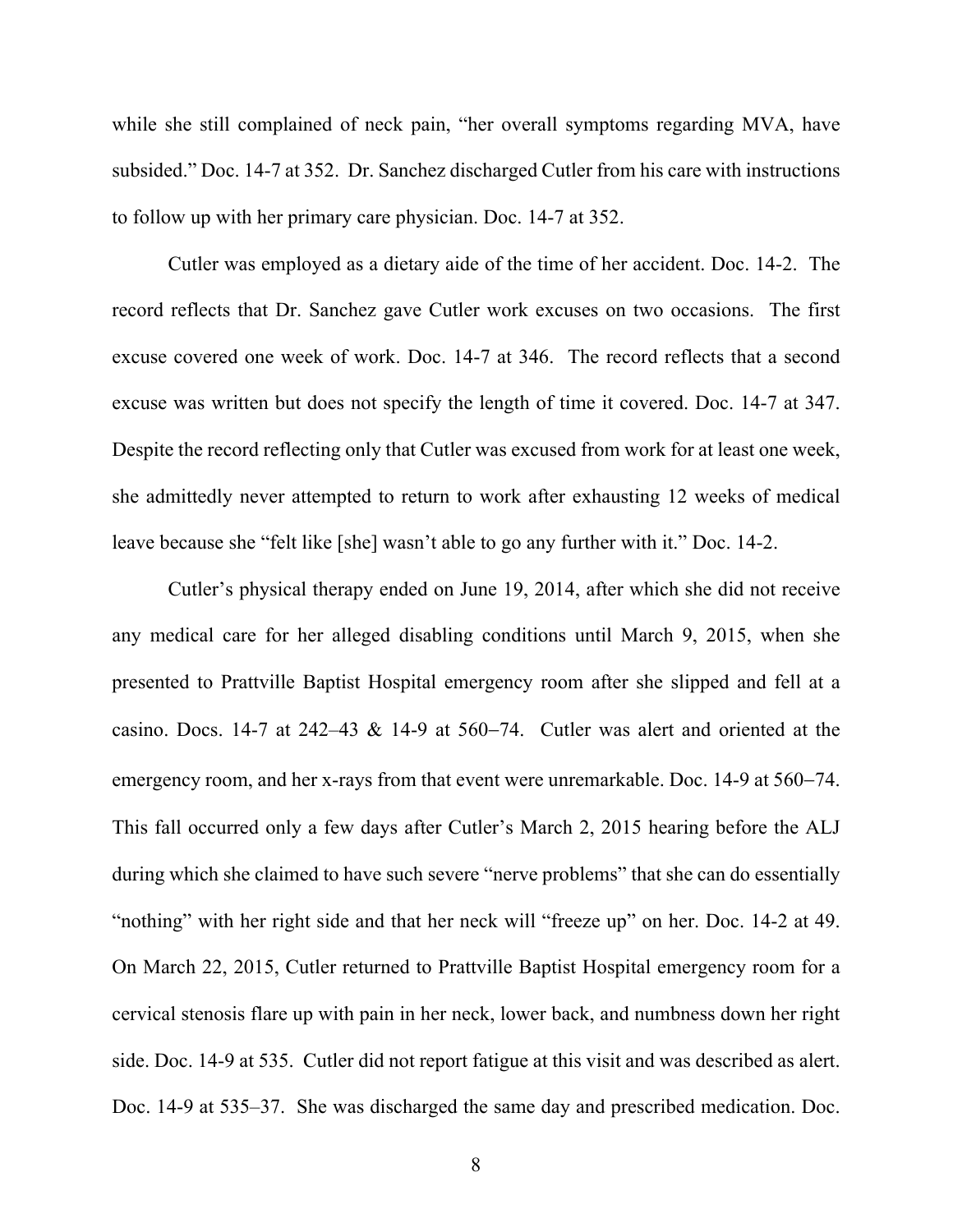14-9 at 535-37.

During Cutler's March 2, 2015 hearing, the ALJ noted the lack of evidence supporting her disability claims. Doc. 14-2. However, rather than dismiss her claims, the ALJ ordered Cutler to undergo a neurological consultative examination, which was performed by Dr. Epperson. Doc. 14-2. Dr. Epperson, who examined Cutler on this one occasion, opined that she had an impairment of 20% of the whole person (8% impairment of the cervical spine, 8% impairment of the lumbar spine due to spasm, and 4% impairment of gait because she was dragging her right leg). Doc. 14-8 at 519. Dr. Epperson also completed a Medical Source Statement in which he opined that Cutler could lift and carry up to 50 pounds occasionally; could sit, stand, and walk a total of 8 hours at one time without interruption and 8 total hours in the work day; could reach, handle, finger, feel, push, and pull occasionally; could operate foot controls with her right foot frequently and her left foot occasionally; could climb stairs, ramps, ladders, and scaffolds and balance, stoop, kneel, crouch, and crawl occasionally; and could work in humidity and wetness, dust, odors, fumes, extreme heat and cold, and vibrations occasionally. Doc. 14-8 at 521– 25. Dr. Epperson also concluded that Cutler could shop, travel without a companion, ambulate without assistive devices, walk a block on uneven terrain at a reasonable pace, use standard public transportation, climb a few steps at a reasonable pace, prepare a simple meal and feed herself, care for her personal hygiene, and sort and handle paper files, but she could never work at unprotected heights, with moving mechanical parts, or operate a motor vehicle. Doc. 14-8 at 521–26.

Dr. Epperson formed these opinions, including Cutler's 20% total disability rating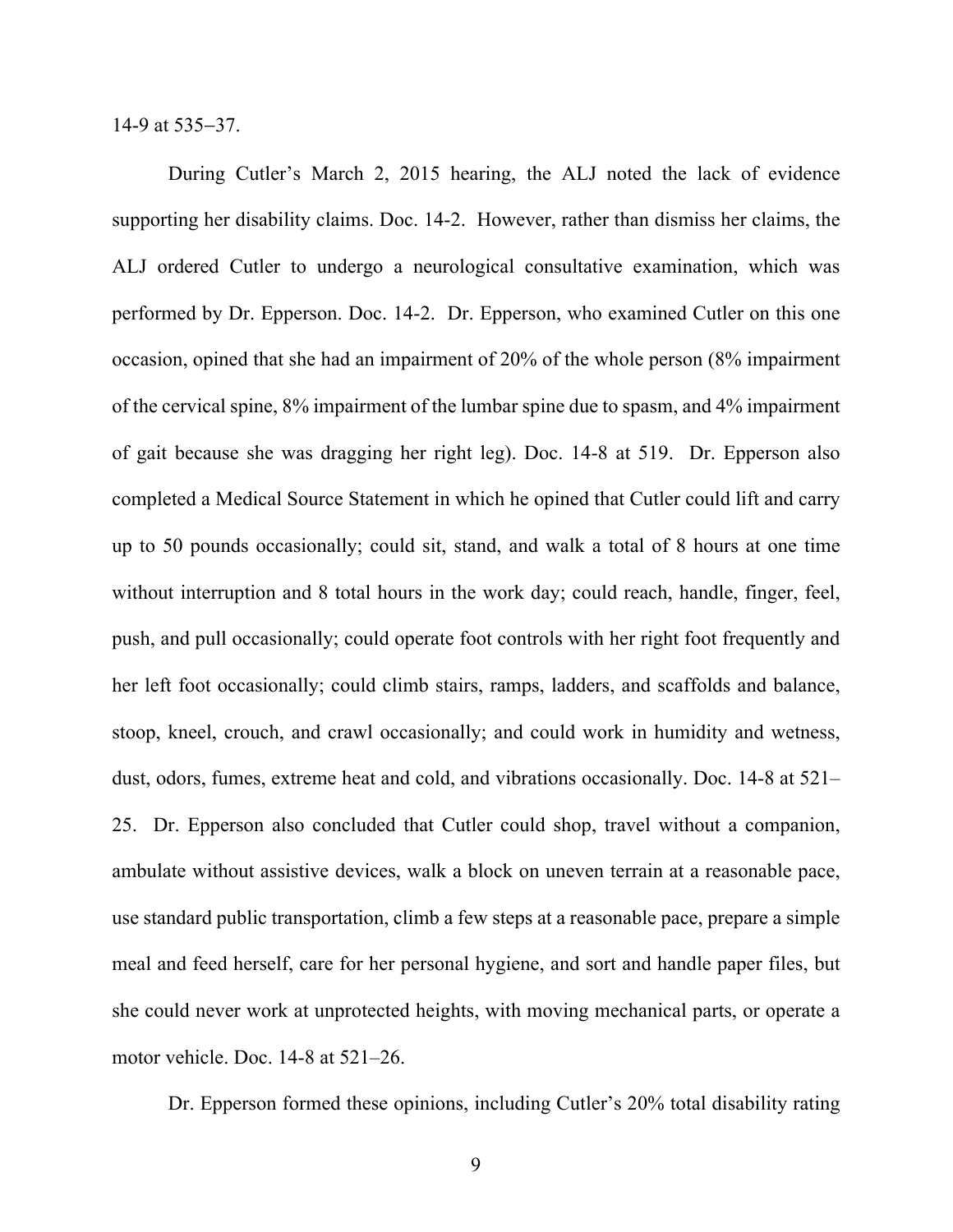and her various postural, manipulative, and environmental limitations, despite acknowledging in his own treatment records that the MRI of Cutler's brain was grossly normal, her head CT showed only a small scalp hematoma, and her cervical spine MRI showed mild bony foraminal stenosis at C3-C5, "which is an old finding." Doc. 14-8 at 518. Indeed, Dr. Epperson's own objective NCV and EMG results led him to conclude that "there is no electrophysiological evidence of a bilateral C5-C8 radiculopathy, bilateral carpal tunnel syndrome, a bilateral ulnar neuropathy, bilateral tardy ulnar palsy, or a diffuse sensorimotor peripheral neuropathy in the right or left upper extremities." Doc. 14-8 at 510. X-rays obtained two days after Dr. Epperson's exam were also unremarkable except for "minimal posterior spurring on C2, C3 and C4." Doc. 14-8 at 531. Apart from Dr. Epperson's opinion, there is no other evidence or opinion from Cutler's physicians suggesting that she is disabled—much less disabled to the degree she claims. Docs. 14-7, 14-8 & 14-9.

Against this backdrop, the ALJ considered but ultimately rejected Dr. Epperson's opinions, stating:

The undersigned ordered a physical consultative examination, which the claimant attended on March 18, 2015 (Exhibit 8F). The claimant discussed her motor vehicle accident on the alleged onset date and reported ongoing pain in her neck as well as burning, tingling, and numbness affecting her right side. Larry Epperson, M.D., assessed hypertension, cervicalgia, and chronic pain; however, his objective findings of his examinations were unremarkable. Indeed, the only abnormalities he detected were spasms in the claimant's neck and lumbar area along with an antalgic gait due to her "dragging her right leg." He noted that diagnostic tests administered in March 2014 shortly after the claimant's accident, including MRI's of her brain, lumbar, and cervical spine yielded normal findings except **mild** bony foraminal stenosis and scalp swelling. . . .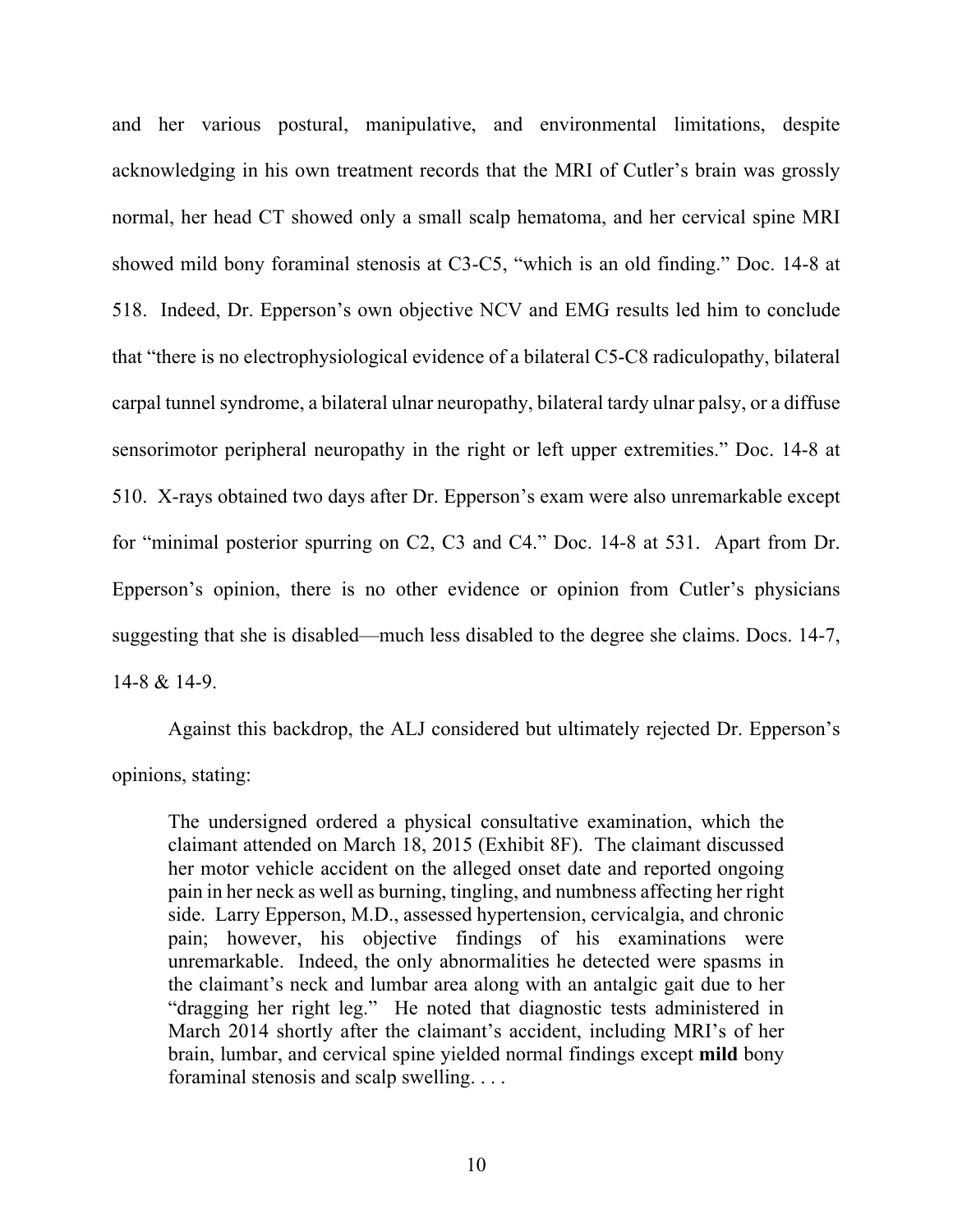Given the claimant's neurological allegations, here, Dr. Epperson conducted nerve conduction studies and electromyography, which determined, "**there is no electrophysiological evidence of a bilateral C5-C8 radiculopathy, bilateral carpal tunnel syndrome, a bilateral ulnar neuropathy, bilateral tardy ulna palsy, or a diffuse sensorimotor peripheral neuropathy in the [the claimant's] right or left uppers extremities**" (Id. at pgs. 2-5) (emphasis added).

In conjunction with this examination, Dr. Epperson completed a medical source statement ("MSS") finding that the claimant could lift and carry up to 50 pounds without any restrictions in sitting, standing, or walking in a normal 8-hour workday. He indicated that she did *not* need an assistive device and could perform activities like shopping, walk a block on uneven terrain, climb a few stairs, prepare a simple meal and feed herself, care for her personal hygiene, and go out independently. Rather perplexingly, Dr. Epperson indicated that the claimant had several postural, manipulative, and environmental limitations (Id. at pgs. 13–18). Though none of these limitations suggested a finding of disability, the undersigned still afforded them no weight, particularly since Dr. Epperson offered no explanation for these findings that so blatantly contravened the objective results of the aforementioned examination, wholly normal neurological findings, and longitudinal medical record.

Doc. 14-2 at 28-29. Ultimately, the ALJ concluded that "neither the objective medical evidence, nor the claimant's objectively unsupported documentary and testimonial statements establishes that her ability to function has been so severely eroded as to preclude all work activity." Doc. 14-2 at 29.

Cutler challenges the ALJ's rejection of Dr. Epperson's opinions (which would preclude a medium work RFC finding, if adopted), arguing that he failed to express adequate reasons for rejecting his opinions. The court finds no merit in this argument. "The ALJ may reject the opinion of any physician if the evidence supports a contrary conclusion." *Adams v. Comm'r, Soc. Sec. Admin.*, 586 F. App'x 531, 533 (11th Cir. 2014) (citing *Sryock v. Heckler*, 764 F.2d 834, 835 (11th Cir. 1985)). "In assessing medical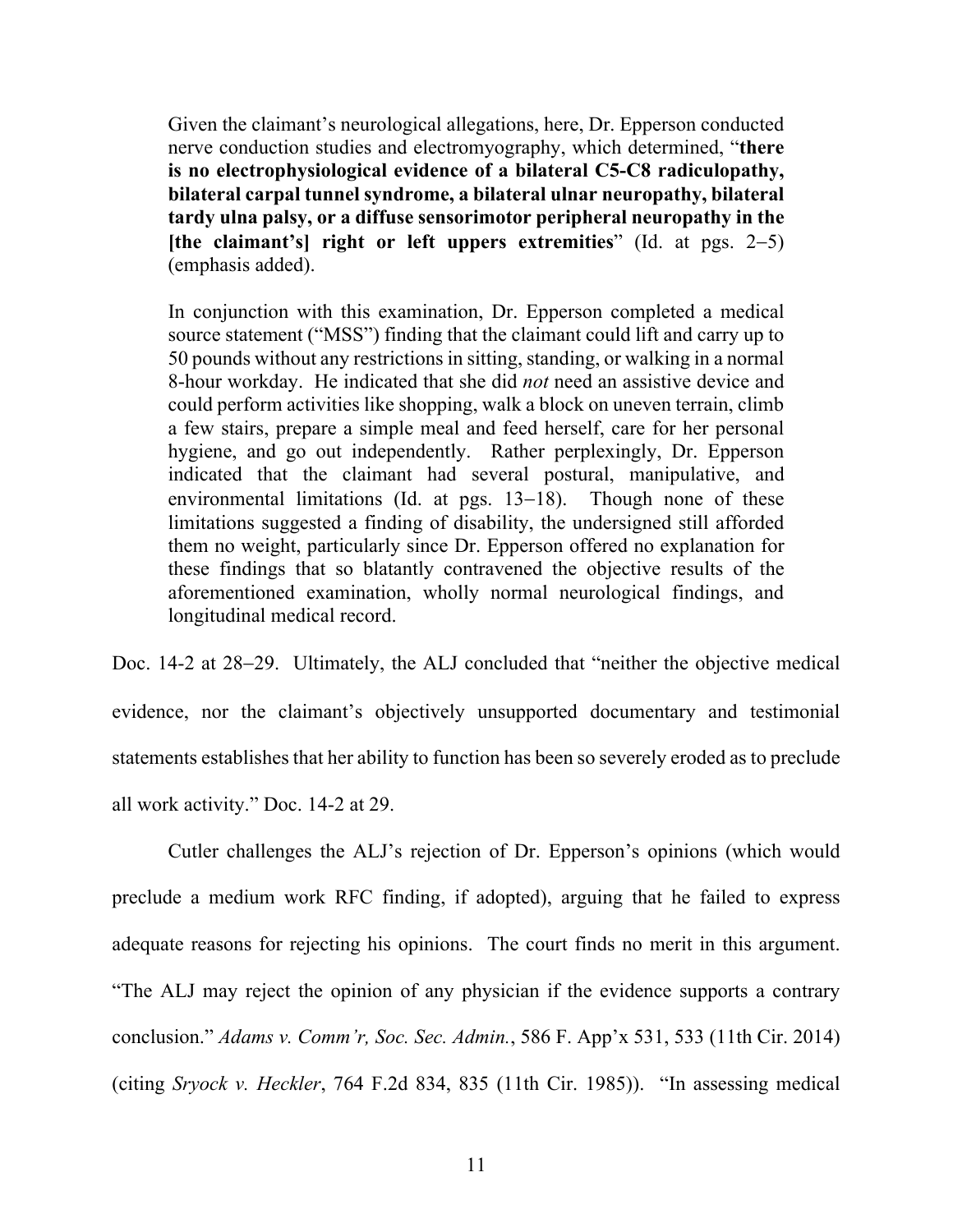evidence, an ALJ is required to state with particularity the weight he gave the different medical opinions and the reasons therefor." *Id.* (citing *Sharfarz v. Bowen*, 825 F.2d 278, 279 (11th Cir. 1987)). However, there is no rigid requirement that the ALJ specifically refer to every piece of evidence in his decision, so long as the ALJ's decision enables the district court to conclude that the ALJ considered the claimant's medical condition as a whole. *Id.* Here, the ALJ adequately explained his reasons for rejecting Dr. Epperson's opinions, and his reasons are supported by substantial evidence.

As the ALJ detailed in his opinion and as the court referenced above, the postural, manipulative, and environment limitations Dr. Epperson placed on Cutler are contradicted by his own objective clinical findings and by the other medical evidence in the record, including multiple unremarkable MRI and CT exams and a history of conservative treatment of Cutler's ailments. Indeed, Dr. Epperson noted that several MRIs and other diagnostic tests performed shortly after Cutler's accident yielded normal findings apart from mild bony foraminal stenosis and scalp swelling. Despite these unremarkable diagnostic findings, Dr. Epperson placed a number of postural, manipulative, and environmental limitations on Cutler's ability to perform work-related activities, but he provided no explanation for her postural and manipulative limitations and referred generally to his treatment notes—which appear to be based primarily on Cutler's subjective complaints rather than objective medical findings—to explain her environmental limitations. Ultimately, the ALJ rejected Dr. Epperson's limitations, finding that they "blatantly contravened the objective results of [his] examination, wholly normal neurological findings, and longitudinal medical record." Doc. 14-2.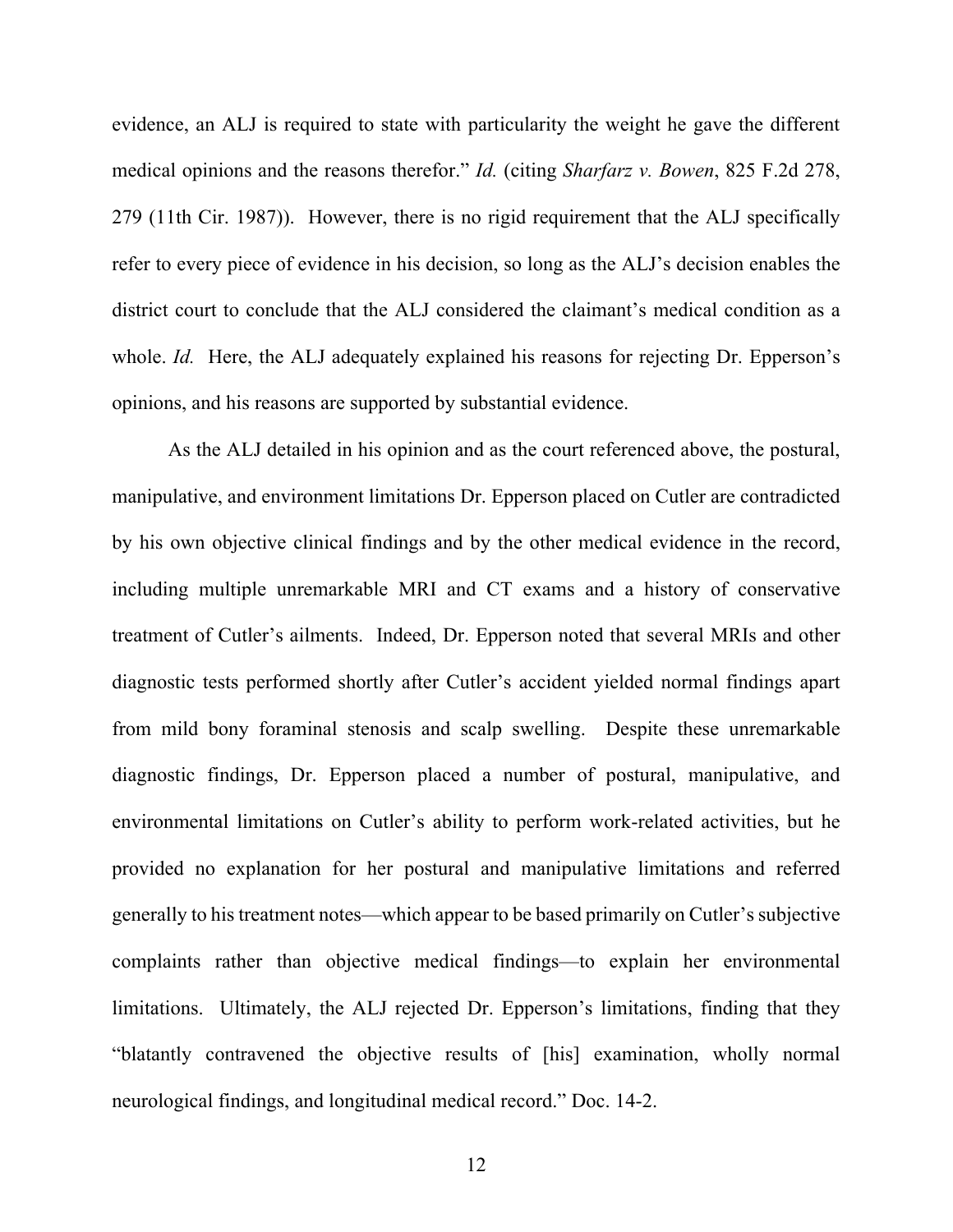The court agrees that Dr. Epperson's opinions were not supported by the objective, longitudinal medical evidence and his own clinical findings. Accordingly, the court finds that the ALJ adequately considered Dr. Epperson's opinions, that he adequately articulated his reasons for rejecting these opinions, and that these reasons are supported by substantial evidence. *See D'Andrea v. Comm'r of Soc. Sec. Admin.*, 398 F. App'x 944, 948 (11th Cir. 2010) (per curiam) (concluding that the ALJ had ample reason for rejecting consulting physician's RFC assessment when the physician's own clinical findings undermined the assessment).

## **2. The ALJ properly considered the side effects of Cutler's medications on her ability to work.**

Cutler contends that the ALJ's decision should also be set aside because he failed to consider the side effects of her medication on her ability to work. The court is not persuaded by this argument. While Cutler did report in a disability report dated October 15, 2014 that her medications made her drowsy, dizzy, and sick, there is no indication in her medical records that she ever reported or complained about side effects of her medication to a health care provider or that her health care providers observed or noted any side effects of her medications. Doc. 14-6 at 278. To the contrary, in March 2015, Dr. Epperson described Cutler as "awake, alert and oriented x3," "good recent and remote memory, normal speech cadence and normal rhythm," and "good concentration and attention." Doc. 14-8 at 517. Several other medical providers described Cutler as alert and oriented during her post-accident visits. Docs. 14-7, 14-8 & 14-9. In fact, there is no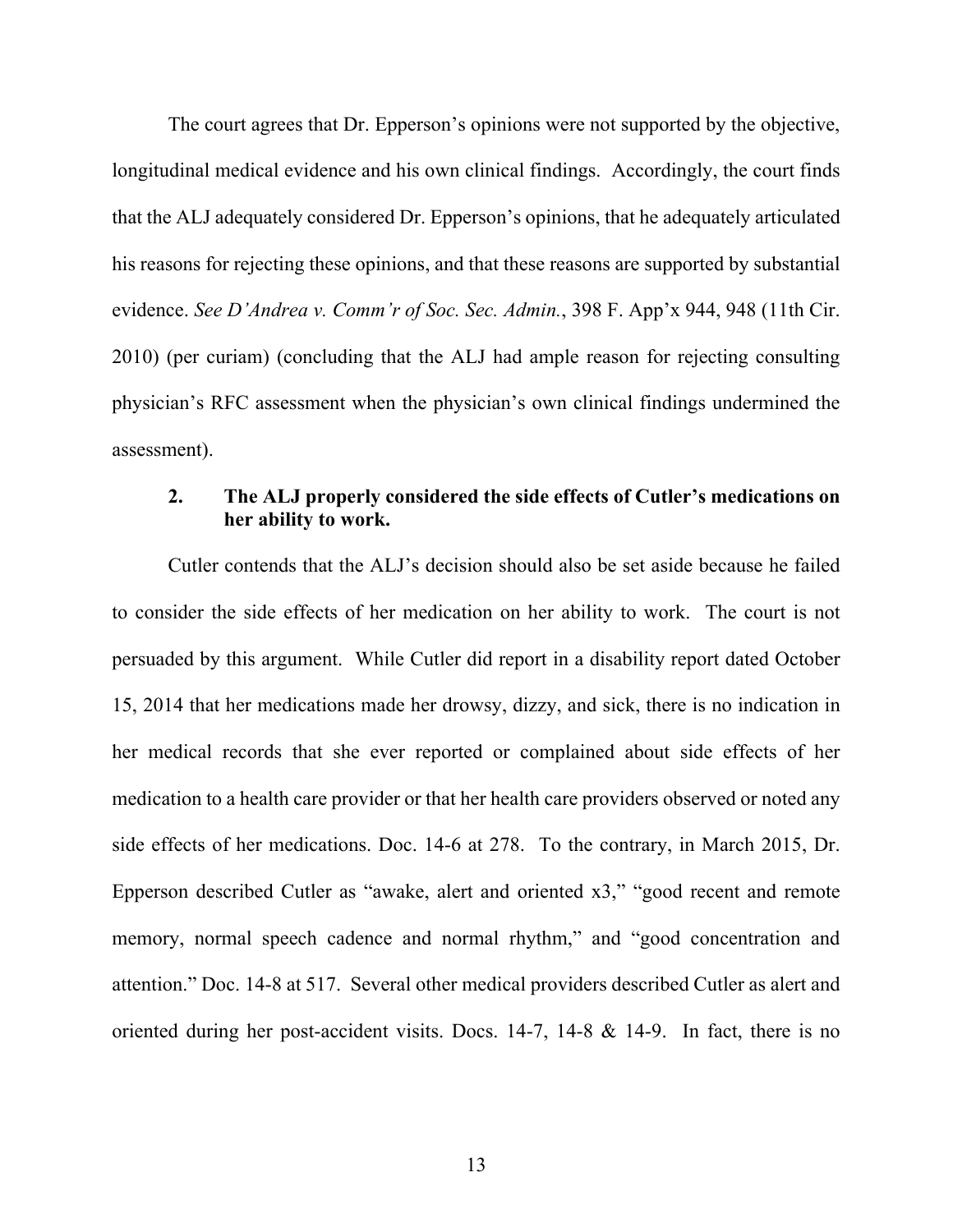evidence in the record, other than Cutler's subjective claims, that her medications had disabling side effects.

The court is satisfied that the ALJ adequately considered the side effects of Cutler's medications on her ability to work. Indeed, the ALJ noted that the medical records showed that she had a good memory, good concentration and attention, and normal speech. The ALJ also accounted for any medication side effects in the hypotheticals given to the vocational expert, and the vocational expert's testimony with respect to jobs that Cutler could perform accounted for potential side effects.<sup>7</sup> Doc. 14-2 at 76. Although the ALJ's decision did not discuss medication side effects in great detail, he did note that Cutler testified at the June 1, 2015 hearing that she took pain medication and that it had alleged side effects, such as drowsiness. Doc. 14-2 at 29. However, the ALJ ultimately concluded that Cutler's testimony was not credible and was unsupported by the objective medical evidence. The court finds that, in doing so, the ALJ implicitly considered and found that Cutler's allegations of disabling medication side effects were not credible. *See Reed v. Colvin*, 2015 WL 12856783, at \*8 (M.D. Fla. Apr. 21, 2015) (rejecting claimant's argument that ALJ failed to consider medication side effects when ALJ referenced claimant's medications and the record failed to show that claimant complained to physicians about side effects); *Tyson v. Comm'r of Soc. Sec.*, 2011 WL 1326833, at \*6 (M.D. Fla. Apr. 6, 2011) (rejecting claimant's argument that ALJ did not consider side effects of medication when ALJ explicitly noted claimant's testimony that medications

<sup>&</sup>lt;sup>7</sup> Cutler's representative did not object to any portion of the vocational expert's testimony and declined to examine the vocational expert. Doc. 14-2 at 77.